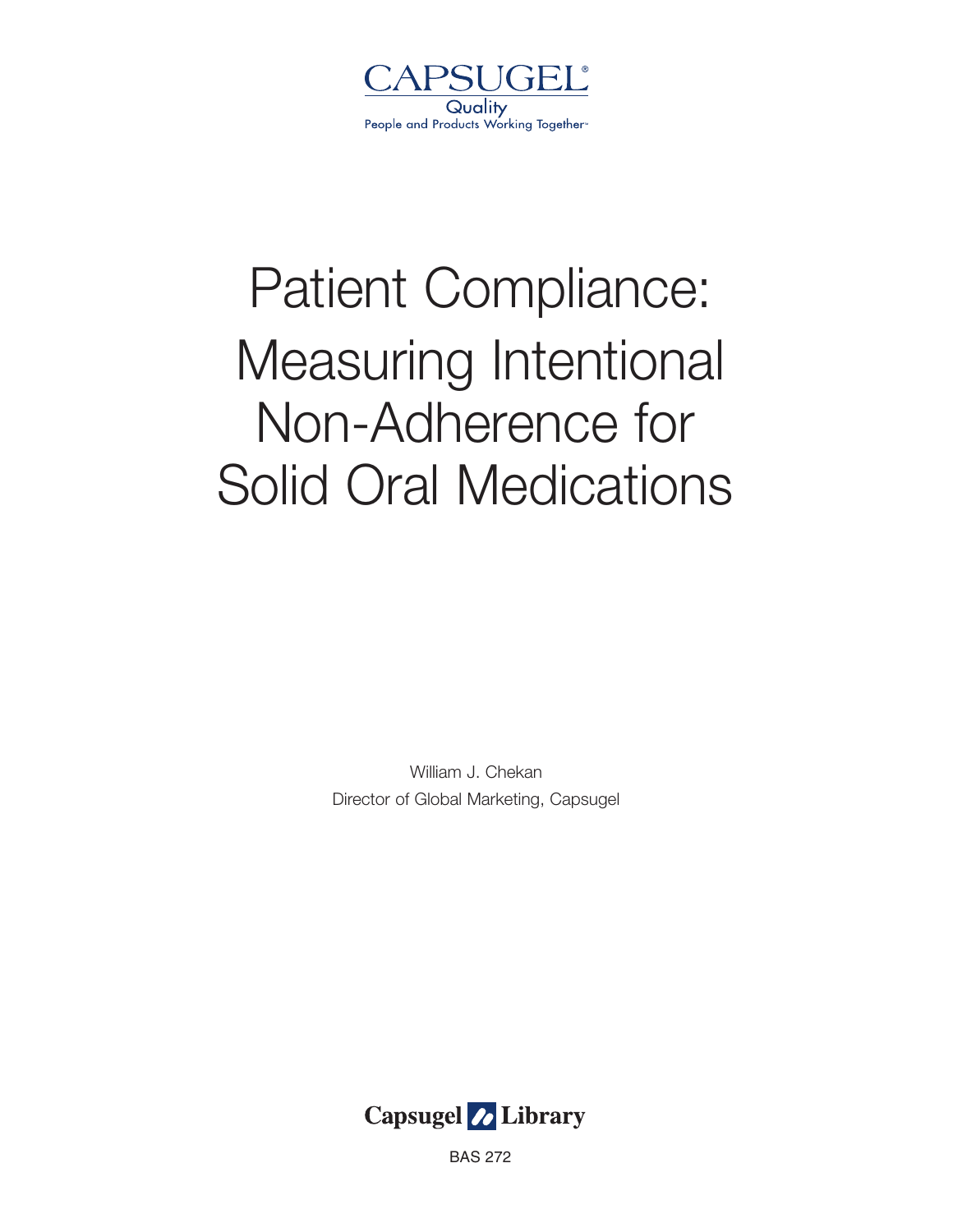#### By William J. Chekan

*Based on a Harris Interactive study entitled, "Survey of Intentional Non-Compliant Behaviors Among Adults Taking Oral Medications for Chronic Therapeutic Conditions" (Sept. 2006). Reprinted from the Pharmaceutical Executive article, "Ain't Misbehavin' – Missing Doses and Other Medication Meddling are Often No Accident" (Feb. 2007).*

#### Introduction

One mystery of human nature is why so many patients can't seem to take their pills properly. What's not in question is the size or seriousness of the problem. Half of all folks in the developed world who have a chronic disease don't follow their medication's dosing, scheduling, or other requirements. On top of the estimated 500 million prescriptions a year that go unfilled, another 500 million are not taken correctly. A mountain of studies have confirmed non-compliance's negative effects on everything from drug effectiveness and patient mortality to healthcare costs and pharma revenues. The World Health Organization has stamped non-adherence "a worldwide problem of striking magnitude."

The drug industry has stepped in with a diverse genre of "take your medicine" messages, from mass-market TV spots for hypertension pills to personalized Vodaphone IMs to diabetic teens. With other direct-to-consumer advertising coming under increasing scrutiny, treatment-adherence marketing is a way to do well by doing good.

This research study approaches the challenge of breaking the stubborn 50 percent perfect-pill-popping barrier from a fresh angle: intentional non-compliance. The assumption that non-adherence is a result of forgetfulness and other human foibles tells only a small part of the whole story. While much research has focused on patients with high rates of poor drug adherence, little has looked at people who report that they non-comply on purpose, as a result of rational, if flawed, decision making. This online survey, conducted by Harris Interactive for Capsugel, a supplier of capsules for pharmaceutical and nutritional applications, not only measures intentional non-compliance rates but throws light on the logic driving them. The 1,012 US participants were a representative sample who take at least one pill at least once a day for at least one chronic condition. As such, they represent some of pharma's most highly motivated consumers.

The results are provocative, providing clues for drug developers and marketers to better understand the health consequences, as well as the business ramifications, of intentional non-compliance. To take just one example: a large number of patients who alter their regimen suffer from two or more medical problems. One way for drug makers to decrease non-compliance rates might be to reformulate therapies for different health complaints in a single pill. A combo pill that treats two widespread chronic conditions could take advantage of the higher compliance that often comes with one disease and "apply" it to the other—a case of two birds with one stone. With at least one in six Americans taking three or more prescription medications, tailoring drug delivery to more specific patterns may prove a valuable innovation.

## The Top Trends

Nearly half (43 percent) of survey participants on prescription medications for chronic conditions report being intentionally non-compliant at least once in the past three months (see "A Dose of Reality," page 4).

The five most common behaviors are: skipping doses or taking too-few pills (16 percent); taking other medications, such as vitamins or supplements, without telling a doctor (16 percent); double-dosage splitting, or getting a prescription that is twice the required dosage, then splitting the pills and taking half (11 percent); delaying a script refill (11 percent); and single-dosage splitting, which is splitting pills and taking half the required dose (5 percent).

Whether someone is likely to be non-adherent is, of course, influenced by numerous factors, including medical condition, income, and prescription-drugcoverage status. The survey suggests that intentional non-compliance is generally driven by two main needs: to save money or to limit side effects. For example, the results suggest that the lower a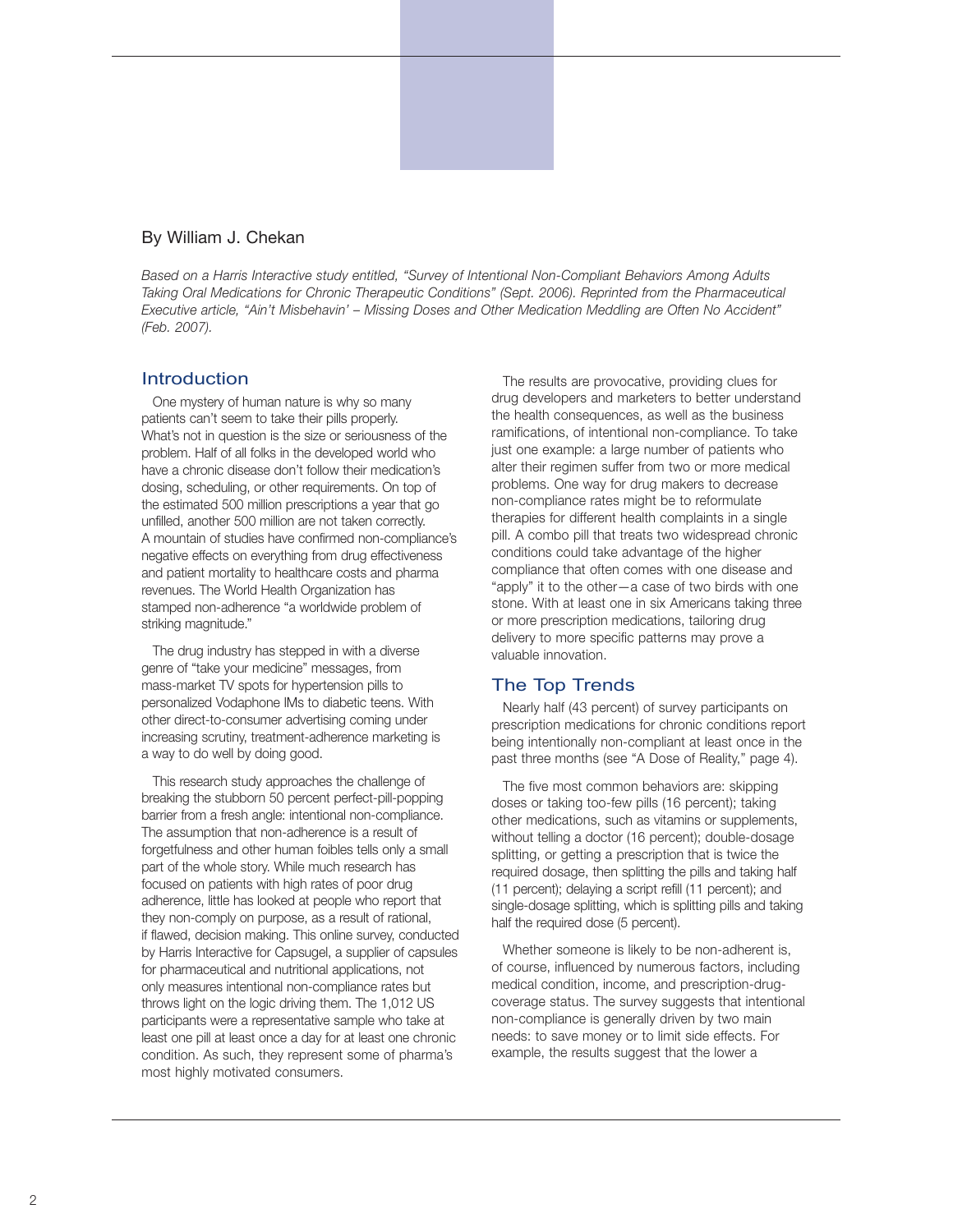person's income, the more likely he or she is to alter dosages or frequencies. However, there's a notable difference between those who take more medication than directed and those who take less: the underdosers are less likely to have prescription drug coverage—and many appear to be trying to make their monthly pill cache last as long as possible.

#### Compliance by Condition

The diagnosis for which participants were being treated run the gamut from constipation to cancer. But predictably, the most common problems were those that top American's chronic-care agenda: high cholesterol, allergies, cardiovascular concerns, arthritis, gastrointestinal issues, and psychological complaints (see "What Ails Them?" on page 4).

As for specific adherence patterns, the good news is that in general, people who had very serious medical conditions were less likely to be non-compliant—at least with medications for that particular problem. The highest rates of non-adherence were reported by folks with depression or another psychological condition (26 percent), who both raised and lowered daily doses apparently by a personal calculation of baseline emotion or mood—despite the fact that consistent drug levels need to be maintained for optimal effects. One possible solution would be to formulate extended-release versions of antidepressants to replace daily with weekly dosing.

Patients with high blood pressure and other heartrelated issues, although less likely to underdose, were among those most likely to practice double-dosage splitting. Of the prescriptions being double-dosage split, 38 percent were cardiovascular drugs.

The form of the medication (tablet, capsule, or softgel) did not show a significant relationship to intentional non-compliance. The only exception, understandably, was that double-dose splitting of pills was done exclusively with tablets, as capsules cannot be split.

#### Two-Way Split

Double-dosage splitters tend to be cutting costs, while single-dosage splitters tend to be saving money. It's a subtle but significant difference.

The double-dosage splitters, who get a prescription for twice the required dosage amount and then split the pills to take half each time, do so in the spirit of a savvy consumer: with flat pricing for prescriptions becoming more commonplace, fifty 300-mg tablets can often

require the same co-pay as fifty 150-mg tablets. It's worth noting that most people were informed of this money-saving method by their doctors. And this group scores average or better on income and insurance coverage—these folks are less likely to need to save on medications and yet more likely to do so.

By contrast, single-dosage splitters are at the other end of the economic spectrum—poorer and with less access to insurance or drug coverage. Their reasons for slicing their pills and underdosing are evenly divided between, on the one hand, saving money and, on the other, reducing side effects and long-term safety risks. Most say they came up with the idea on their own, do so only some of the time (as opposed to the regimented approach of double-dosage splitters), and do not use a special splitting device.

#### Industry Insights

The study's findings should serve up plenty of food for thought. For starters, one very practical application is in the calculation of "compliance-adjusted days of therapy" used by pharmaceutical companies in forecasting market potential for a new drug. Because these multipliers typically account for only the frequency of unintentional improper dosing, the new variables exposed by this survey may help make these calculations more relevant.

The study also reveals surprising data with respect to how little it takes to turn a previously compliant patient into an ardent pill splitter: 77 percent said they would split if their doctor recommended it, and 59 percent would if their health plan advised it. Of the nonsplitters who said they would split to save money, 40 percent would do so to pocket a mere \$15 more per monthly prescription. Clearly policies such as flat pricing by insurers and payers can significantly influence intentional non-compliance.

As for the most important issues—drug efficacy and patient health—the study's focus on intentional noncompliance raises new questions. What if the pill splitting is not done accurately? And for people taking more than one medication, does it add regimen complexity and thus raise the overall potential for error? Is it creating a slippery slope—further encouraging patients to skip dosing to save money?

And while reformulating medications as extended-release versions or two-diagnoses-in-one-pill combos may put the brakes on non-compliance, such innovations will not address the underlying issues—like increasing access to health insurance and drug coverage. Treatments for those chronic conditions of course, lie outside the laboratory.